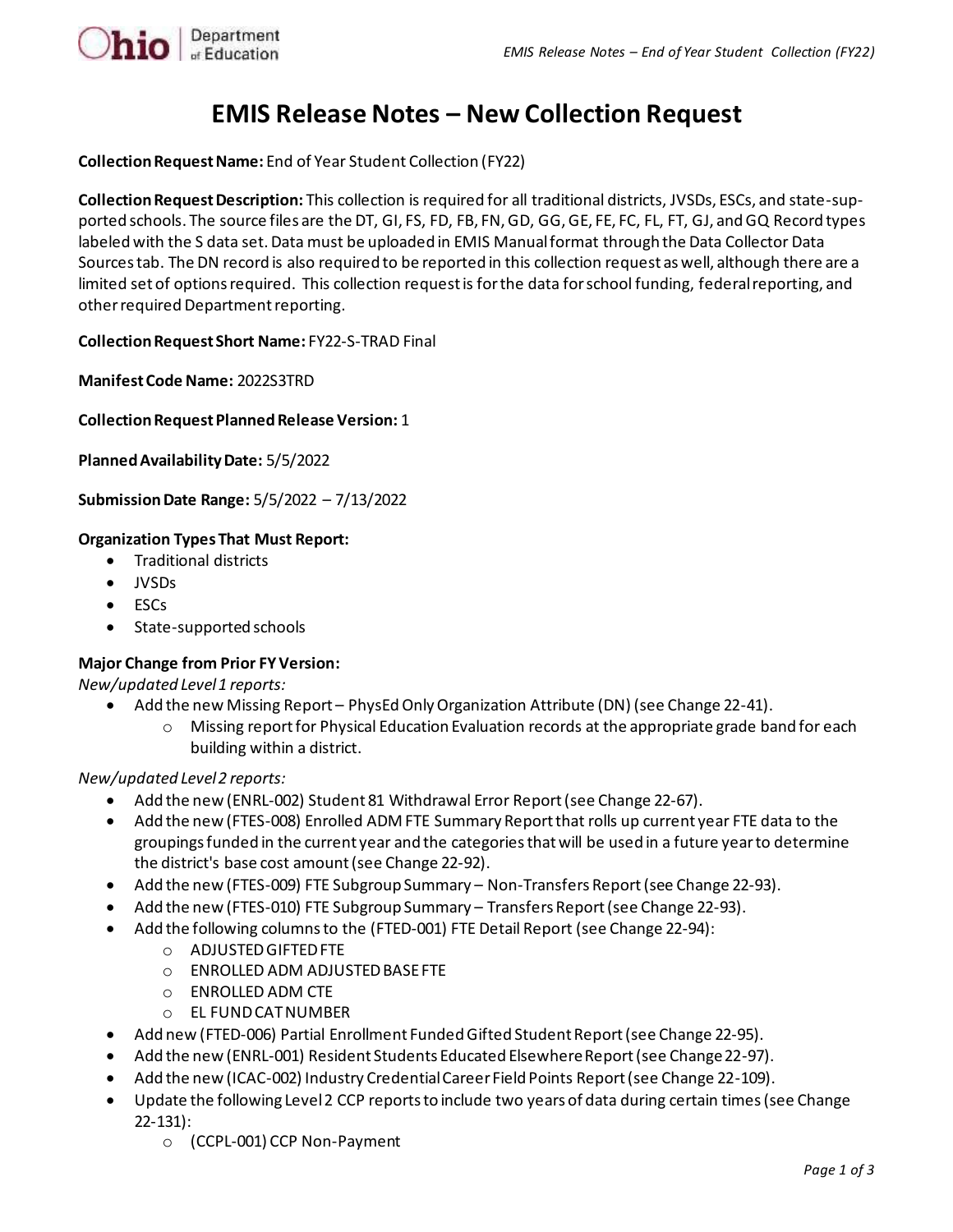- o (CCPL-002) CCP Not Funded at Responsible LEA
- o (CCPL-003) CCP Split Payment
- o (CCPL-004) CCP Escalated Courses
- o (CCPL-101) CCP Projected Payment
- Update the following Level 2 reports to display the correct Fiscal Year headers:
	- o (FTES-005) FTE Daily Summary Report–Students District is Educating
	- o (FTES-006) FTE Daily Summary Report–Students Initially Funded at District
	- o (FTES-007) FTE Daily Summary Report–Transfers

#### *Other changes:*

- Delete current RIMP codes and add several new codes (see Change 22-30).
- Begin collecting the following data in all main student collections for use in the Progress Toward Graduation reports(see Change 22-37):
	- o CORE Economics and Financial Literacy Requirement Met (FN240)
	- o CORE Fine Arts Requirement Met(FN250)
	- o Exempted from Physical Education Graduation Requirement (FN260)
	- o CORE Graduation Requirement Exemption Code (FN300)
	- $\circ$  Student Program (GQ) Record codes for Work-Based Learning and Apprenticeships
- Add a fatal check (FS.1006) restricting the use of withdrawal reason 81 when multiple FS records are reported (see Change 22-67).
- Moved ECE Grantee List to an internal tracking table to improve performance within the data collector. This is not a visible change to the end-users (see Change 22-70).
- Add a fatal check (GE.0028) restricting the LRE range to IE13 IE72 for NIEPs (see Change 22-103).
- Add a fatal check (FD.1006) on Grade Level allowed to be reported by ESCs to allow only preschool (see Change 22-110).
- Add a Level 1 Validation check (MR.0055) to only allow Tuition Type options A, B, and C for KG students (see Change 22-113).
- Add a Level 1 Validation check (FS.0090) where How Received IRN (FS190) must be a community school or STEM district when How Received Reason (FS180) = L (see Change 22-119).
- Add a fatal check (MR.0058) for valid FS Records not reported for a corresponding GI Record. As a result of this change, students who had not generated a fatal in the past may generate multiple fatal errors on various record types under this update (see Change 22-129).
- Update Level 1 Validation check (FS.0055) to remove IRN 043885.
- Level 1 Validation check (FD.0010) reverted to FY20 check to only allow Disability Condition 16 (Developmental Delay) to be reported for preschool students.

## **Data Sources Supported:**

• DT, GI, FS, FD, FB, FN, GD, GG, GE, FE, FC, FL, FT, GJ, GQ and limited DN records

## **Level 1 Reports Included:**

- Enrollment Headcount Detail Report (Current Students)
- Enrollment Headcount Summary Report (Current Students)
- Enrollment Headcount Detail Report (Prior Students)
- Enrollment Headcount Detail Report (Future Students)
- Missing Student Report

## **Level 2 Reports Included:**

[Report explanations](https://education.ohio.gov/Topics/Data/EMIS/EMIS-Documentation/FY16-EMIS-Validation-and-Report-Explanation-Docume) can be found on our website. The Gen Issues report explanation includes content and contact information regarding each report.

- (CCPL-xxx) CCP Reports (5 total)
- (FLICS-001) FLICS Student Enrollment Report
- (FTED-001) FTE Detail Report
- (FTED-002) FTE Adjustments Report